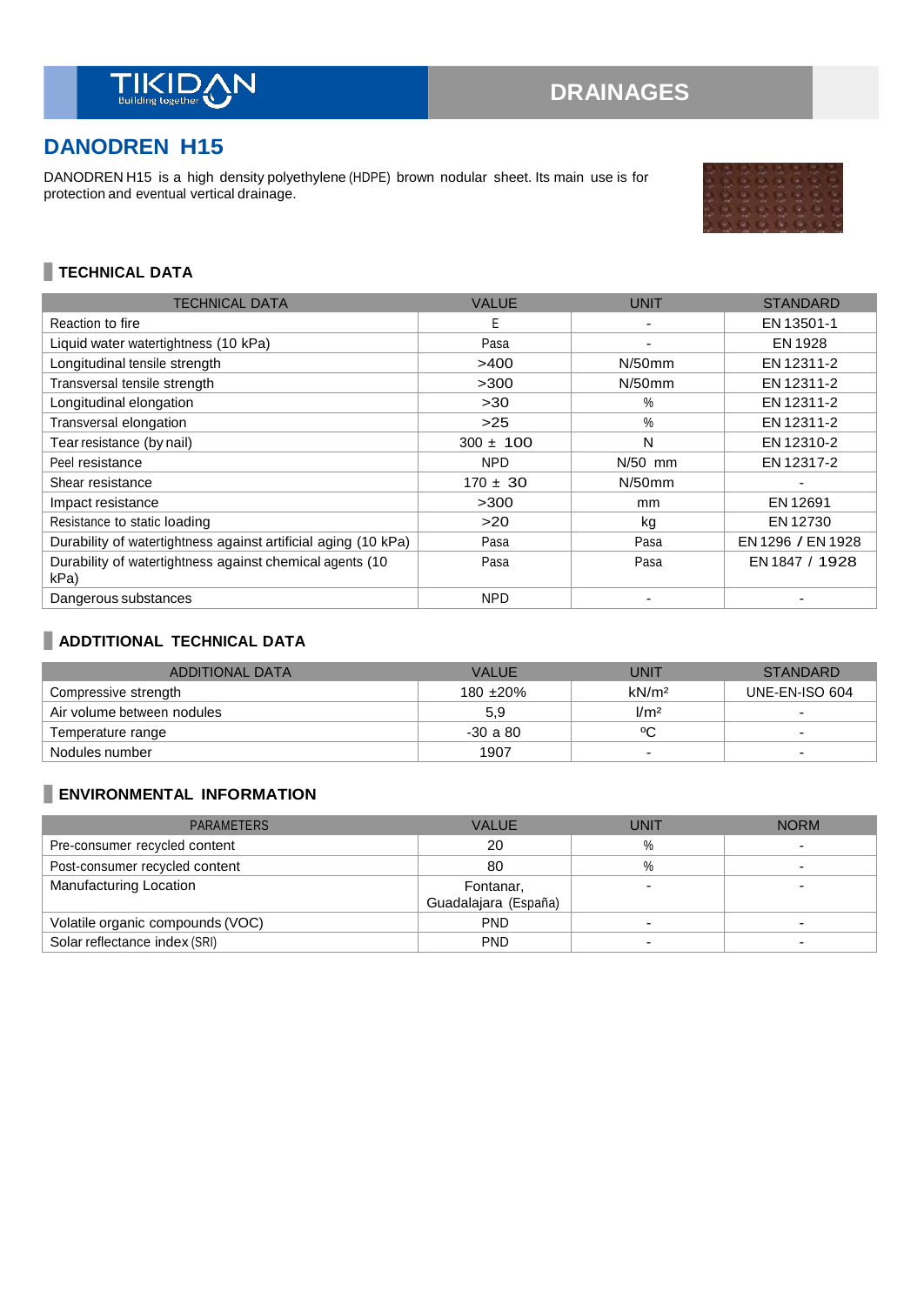

# **DANODREN H15**

## **STANDARDS AND CERTIFICATION**

Main regulatory

1. EN 13967: Flexible sheets for waterproofing. Plastic and rubber damp proof sheets including plastic and rubber basement tanking sheet. Definitions and characteristics.

CE marking

- 1. In accordance with standard UNE-EN 13967 for all high density polyethylene products manufactured by DANOSA.<br>2. AENOR marking granted to DANODREN H, in accordance with standard EN 13967.
- 2. AENOR marking granted to DANODREN H, in accordance with standard EN 13967.

#### Quality management

Company registration BUREAU VERITAS according to EN-ISO 9001 granted to DANOSA manufacturing plant in Fontanar (Guadalajara).

#### Environmental management

Company registration BUREAU VERITAS according to EN ISO 14001 granted to DANOSA manufacturing plant in Fontanar (Guadalajara).

## **SCOPE**

- 1. Drainage and protection of the waterproofing of buried walls in building and civil works, such as false tunnels and underpasses.
- 2. Floors drainage and protection, when there is not hydrostatic pressure or the floor is over the phreatic level.<br>3. Rehabilitation of basements and underground constructions affected by humidity.
- Rehabilitation of basements and underground constructions affected by humidity.
- 4. Drainage for inverted roofs with continuous pavements. The drainage is placed between the thermal insulation and the pavement.

## **PRESENTATION**

| <b>PRESENTATION</b> | <b>VALUE</b>   | <b>UNIT</b>    |
|---------------------|----------------|----------------|
| Length              | $28 \pm 0.56$  | m              |
| Width               | $2,1 \pm 0,04$ | m              |
| Roll surface        | 58,8           | m <sup>2</sup> |
| Rolls per pallet    |                | rolls          |
| <b>Product Code</b> | 314304         |                |



#### **ADVANTAGES AND BENEFITS**

- 1. Quick and easy installation.
- 2. Resistant to breakage, impact and deformation.
- 3. Resistant to chemical agent of the soil. Rot.
- 4. Provides great durability of the building and the structures against humidity and external factors.
- 5. It protects the wall avoiding direct contact with the humidity and it allows the drainage of the water, thus limiting the hydrostatic pressure.
- 6. Protection of the waterproofing against punching of soil.
- 7. In rehabilitation cases, it creates an air chamber between the underground basement affected by the humidity and the new finish, allowing its ventilation and drying.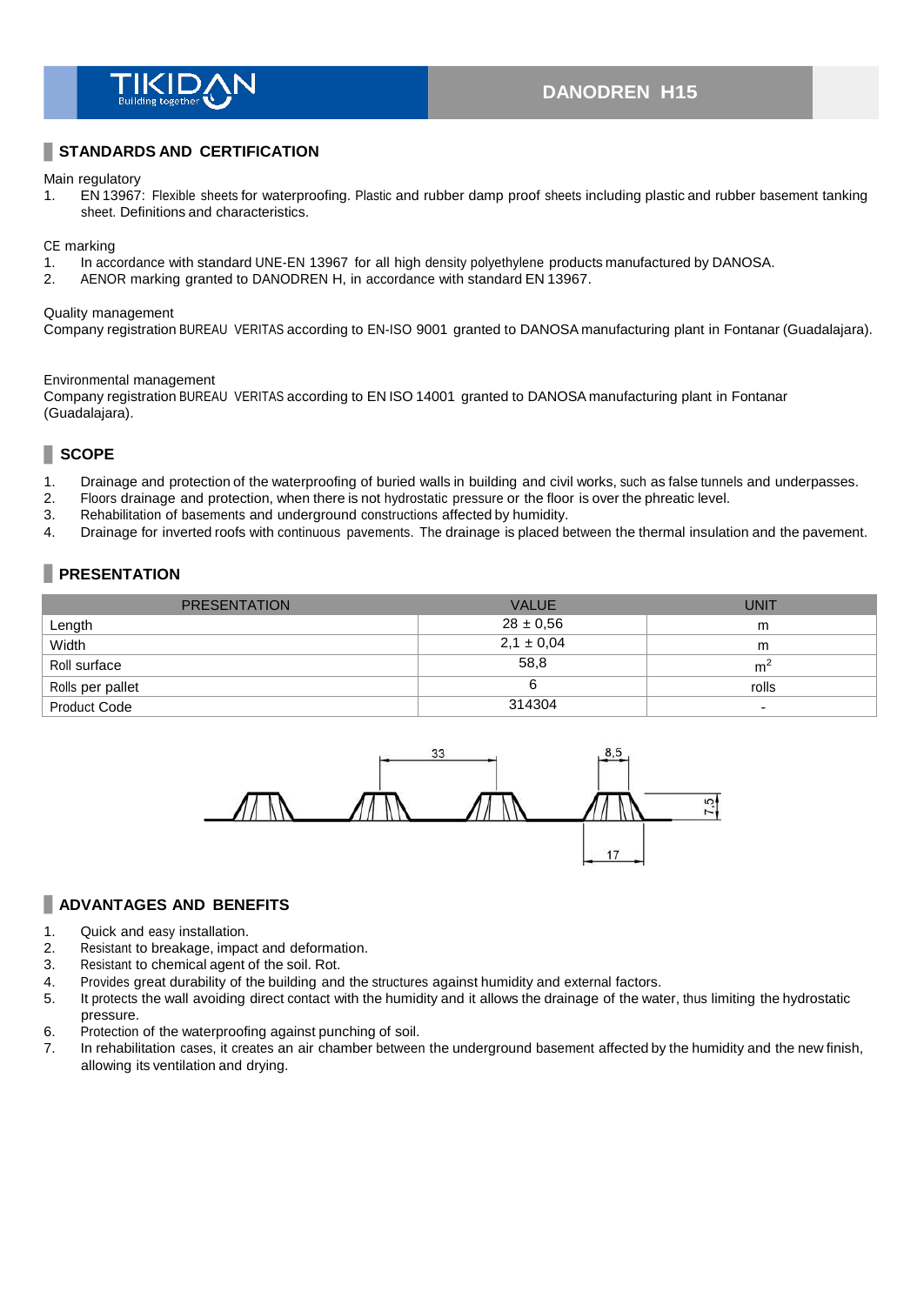

## **INSTRUCTION FOR USE**

#### Buried walls

- 1. Surface and singular points must be uniform, clean, dry and free of foreign objects.<br>2. The support of DANODREN H can be a waterproofing membrane.
- 2. The support of DANODREN H can be a waterproofing membrane.<br>3. DANODREN H is placed with the nodules against the support. The
- DANODREN H is placed with the nodules against the support. The nodular sheet must be overlapped 12 cm in horizontal and 20 cm in vertical way.
- 4. DANODREN H is fixed mechanically in their upper part with the DANODREN metallic profile. This protects the drainage layer of land dumping, filling and compacting of the ditch and the water entrance. This fixation must be done 10 cm over the waterproofing membrane.
- 5. The corners should be made by folding the membrane.
- 6. Lay the drain pipe.

#### Floors

1. Where there is not hydrostatic pressure or the floor is over the phreatic level, DANODREN H is extended with the nodules against the ground. Layers must be overlapped 12 cm.

#### Humid areas

1. In rehabilitation cases, DANODREN H rolls are extended with the nodules against the wall.

Walkable inverted roofs with a continuous pavement

1. In walkable inverted roofs with a continuous pavement, DANODREN H must be placed on the thermal insulation with the nodules against it.



#### **INDICATIONS AND IMPORTANT RECOMMENDATIONS** П

- 1. DANODREN H drains and protect.
- 2. DANODREN H does not waterproof, therefore, it does not replace in any case the waterproofing membrane.
- 3. DANODREN fixations must be used when placing DANODREN H.
- 4. DANODREN metallic profile must be used when placing DANODREN H.
- 5. Appropriate precautions must be taken not to puncture the waterproofing during the placement of DANODREN H.
- 6. It must be verified that the product is at the site with its original packaging, duly labeled with CE marking and in perfect conditions.
- 7. It is recommended to check the existence of Declaration of Performance.
- 8. It is recommended to check the existence of the voluntary quality mark.

## **HANDLING, STORAGE AND CONSERVATION**

- 1. This product is not toxic or inflammable.
- 2. The product should be stored in a dry place protected from rain, sun, heat and low temperatures and upright position.
- 3. For further information, check the security data sheet.